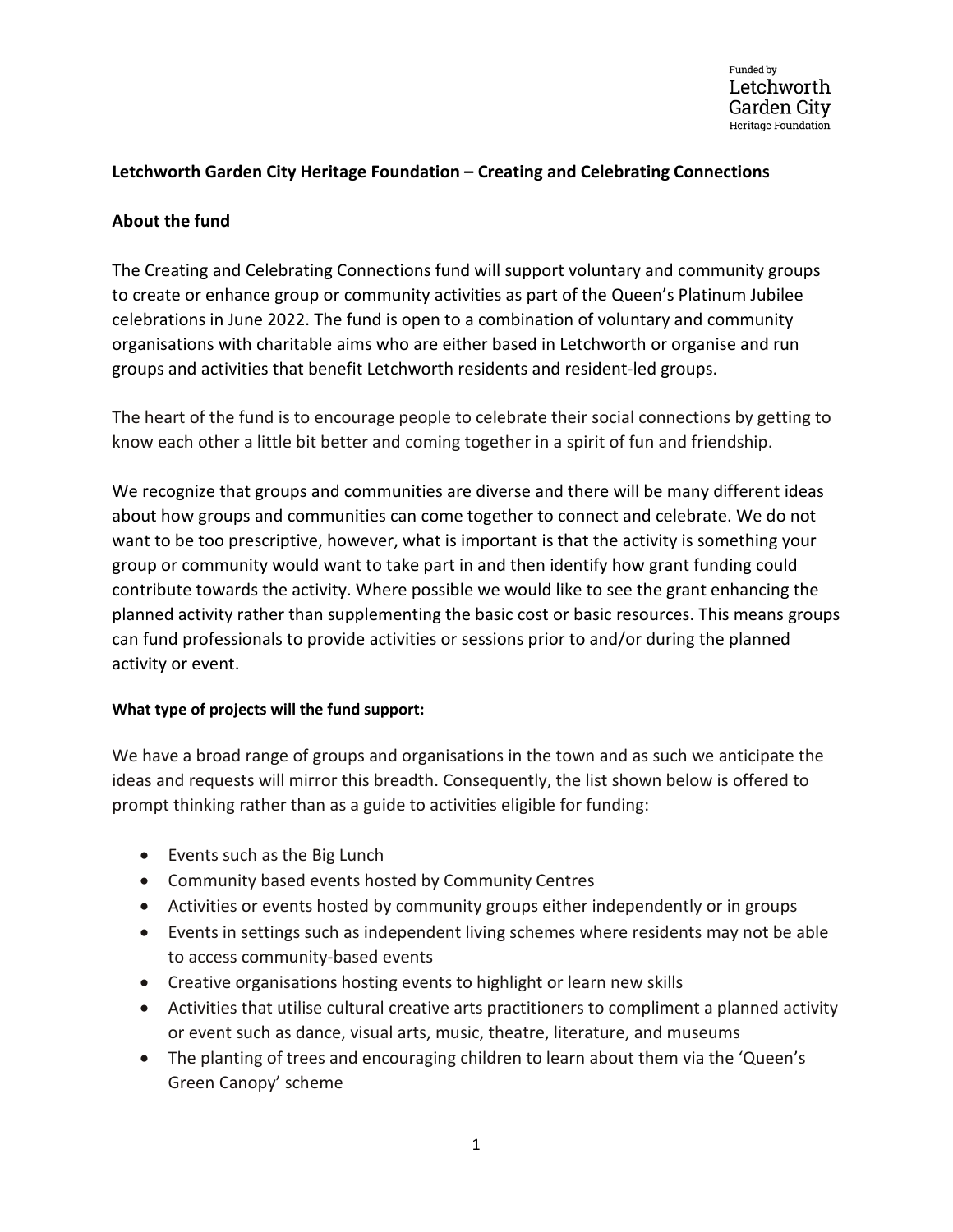Letchworth has an innovative and enterprising community sector, and we encourage and welcome a broad range of applications based on the criteria.

# **Timeline**

The application process opens on Wednesday 9<sup>th</sup> March 2022 and the short, simple application can be [found here.](https://www.letchworth.com/sites/default/files/documents/2022-03/Jubilee%20Grants%20App%20Form.docx) Due to the short turnaround of the programme funding will be considered on a rolling programme based on the following two-week periods until the fund has been spent:

Friday 25th March Friday 8th April Friday 22nd April

The project can begin from the day the group receives funding and the activity should take place in June on or around the Queens Platinum Jubilee weekend Thursday 2<sup>nd</sup> June to Sunday 5th June 2022.

## **Who can apply?**

The fund is open to voluntary and community organisations with charitable aims and who are either based in a community setting or a geographical or cultural community. It is also open to groups of residents coming together to create a local event. In all cases it is important the group has the capacity and skills to deliver the proposed event or activity.

The fund will not offer funding to:

- Statutory organisations
- Commercial Businesses, Limited companies, sole traders, or partnerships

#### **How much can a group apply for:**

Groups can apply for a grant of a maximum of £750

#### **What can the grant be used for?**

Eligible costs include:

- Artists fees to create and deliver activities
- Volunteer expenses